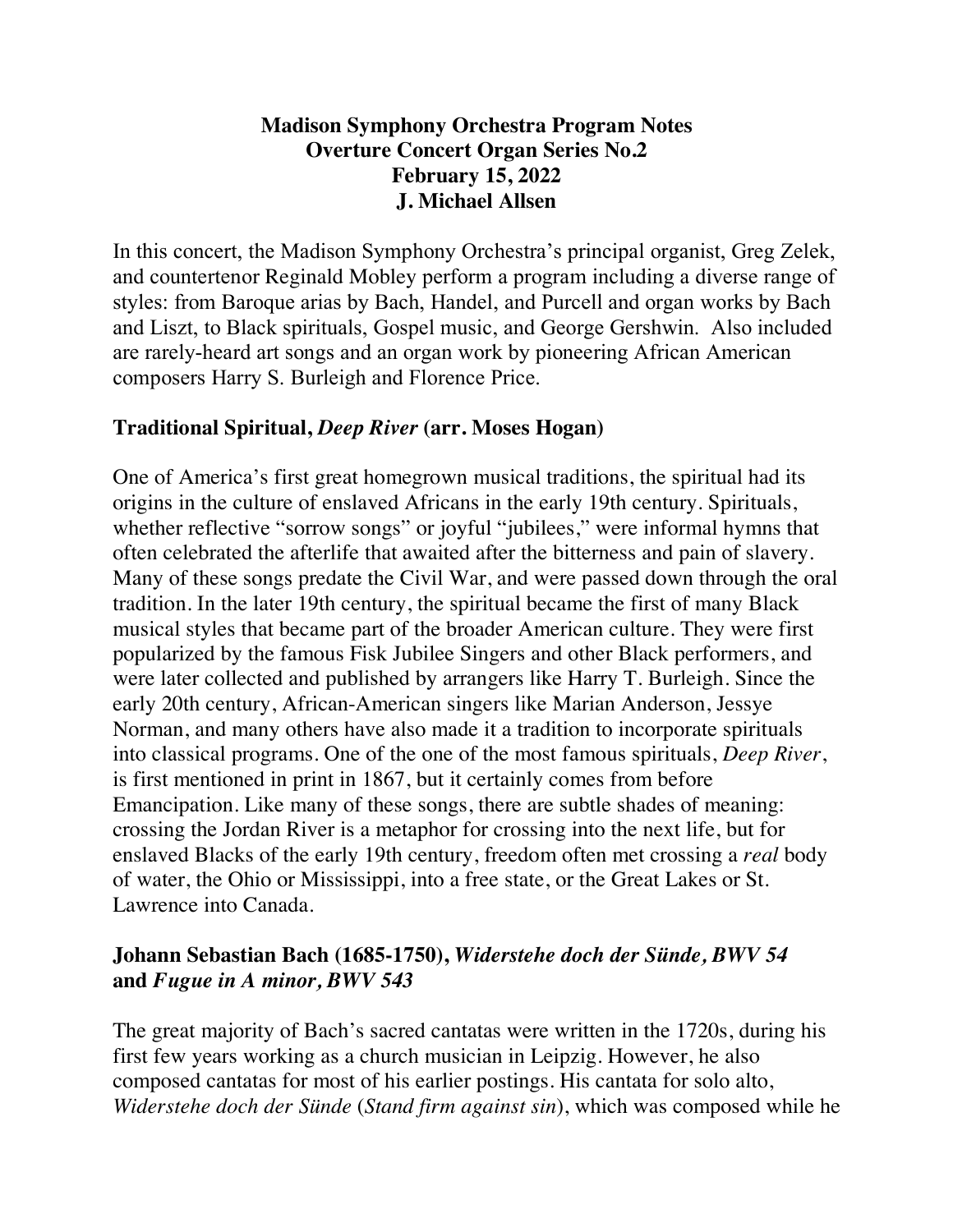was working the ducal court of Weimar in 1708-17. Bach served as organist, and after 1714, as the court's music director, a position whose duties included producing a new cantata each month to be sung in the court chapel. Most of his church cantatas were written for a specific Sunday or holiday within the church year, and *Widerstehe doch der Sünde* has usually been dated to 1714 or 1715, either for the third Sunday in Lent or Trinity Sunday. However, more recent biographers have suggested that was composed a year or more before 1714, and that this piece—an encouragement to avoid the traps of sin—was not tied to a particular part of the church year. The brief libretto comes from a set of cantata texts published in 1711, by the poet Georg Christian Lehms. Written originally for alto voice and a small string ensemble with continuo, the cantata is played here with organ accompaniment. The opening aria begins with a striking dissonance: probably a pointed musical reference to the "poisons of sin" described in the text. Like most contemporary arias, is set in *da capo* form: two contrasting musical sections, and a concluding repeat of the opening section that allows for ornamentation by the soloist. Here the opening section is rather relaxed, while the second section, with its reference to Satan is more tense.

The *Fugue in A minor* also dates from Bach's years in Weimar. Bach is of course recognized today as the great Baroque master of the fugue. This is certainly a masterful example, written by a young Bach, but it also imitates the style of his own acknowledged master, Dieterich Buxtehude. In 1705, the 20-year-old Bach took a leave from his church position in Arnstadt to walk 250 miles to Lübeck, where he hoped to study with Buxtehude—the only truly long journey Bach ever made. Though he was not exactly AWOL from Arnstadt, his employers complained that Bach had requested a four-week leave, but stayed away for "about four times that long." Just how much he actually studied with Buxtehude is unclear, but several of his organ works over the next few years clearly show his admiration for Buxtehude's music. The *Fugue in A minor* is set in 6/8, lending a dancing quality to this intensely complex work. In the opening, the fugue subject is presented four times, lastly by the pedals. The fugue includes some long, chromatic episodes—typically passages without the fugue's opening subject, though Bach subtly manages to work in fragments of this theme. The ending is dramatic: the writing for the manuals fades away, leaving the pedals exposed for a final showy passage. The work ends with a brilliant flourish from the manuals.

### **George Friderick Handel (1685-1759),** *Più non cura***, from** *Il trionfo del Tempo e del Disinganno*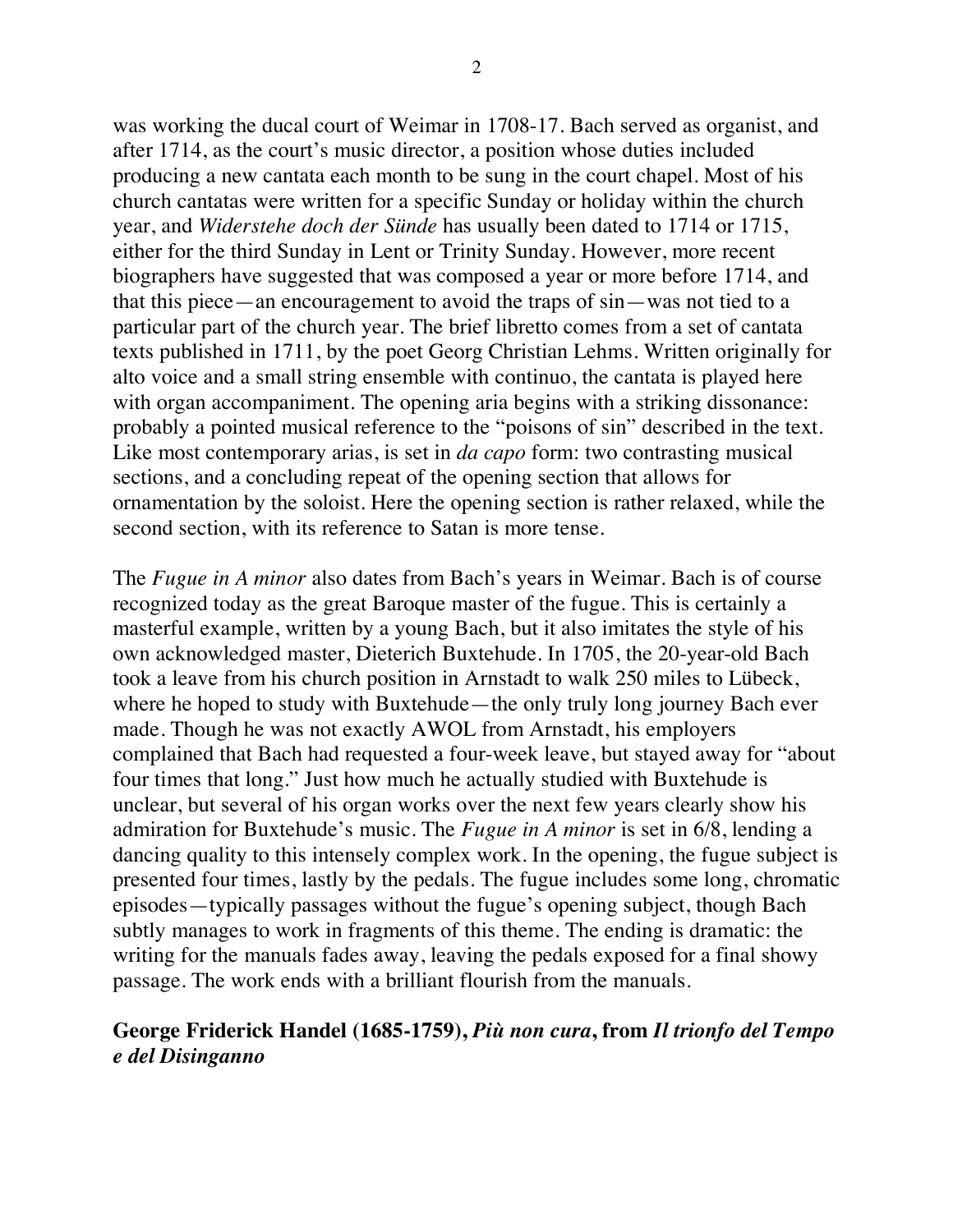Handel is of course forever linked with the oratorio: the great series of English oratorios he began writing in the 1730s, particularly *Messiah* of 1741, remain some of his most often-performed works. However his first oratorio, *Il trionfo del Tempo e del Disinganno* (*The Triumph of Time and Disillusionment*), was composed long before these famous English works. Handel had written his first Italian operas while working in Hamburg, and in the fall of 1706, the 21-year old composer travelled to Italy. After producing his opera *Rodrigo* in Florence, he moved on to Rome by the end of 1706, and spent the next two years there. Italian opera was at the time banned in Rome, but its place was taken by large-scale productions of Italian oratorios. The oratorio, essentially an unstaged sacred opera, had originated as a form in Rome a century earlier. Handel wrote two oratorios in Rome, *Il trionfo*  in early 1707, and *La Resurrezione* (*The Resurrection*) in April 1708. The most important Roman sponsors of music were the wealthy cardinals, who maintained large musical establishments, and competed in mounting lavish performances. *Il trionfo* was performed in the palace of Cardinal Pietro Ottoboni, one of Rome's leading patrons. Leading the orchestra was Archangelo Corelli, Rome's greatest violinist, and an important composer in his own right. Handel and Corelli reportedly clashed at rehearsals, when Corelli claimed not to understand the music of the overture, which was in the French style. Handel eventually wrote a new, more Italianate overture, with a showy violin part for Corelli. (The phrase "When in Rome, do as the Romans do." was already ancient in 1707, and clearly applied here!) Cardinal Benedetto Pamphili wrote the libretto, an allegory with a Christian message. The characters are Belleza (Beauty), Piacere (Pleasure), Tempo (Time), and Disinganno (usually translated as "Disillusionment," but perhaps better understood as "Undeceived.") Belleza is initially seduced by Piacere, and Tempo and Disinganno patiently reason with her to resist. Belezza eventually rejects the attractions of Piacere to begin a life of penitence and prayer. The roles of Piacere (soprano) and Disinganno (alto) were probably intended for male *castrati*, but they are typically performed today by countertenor or female voice. The *da capo* aria *Più non cura* (*No longer does he care*) is sung by Disinganno to Belleza in Act II, a gentle, pastoral song of persuasion. Handel was clearly fond of this early oratorio, and reworked it for performances in England decades later: first in 1737, still in Italian, and again in 1757, as *The Triumph of Time and Truth*.

### **Florence Price (1887-1953),** *Because* **and** *Sunset* **Harry T. Burleigh (1866-1949),** *Jean*

This program includes three works by Florence Price, beginning with two of her art songs. Price was born Florence Smith in Little Rock, Arkansas, into a wellrespected family. (Her father was the only Black dentist in this strictly segregated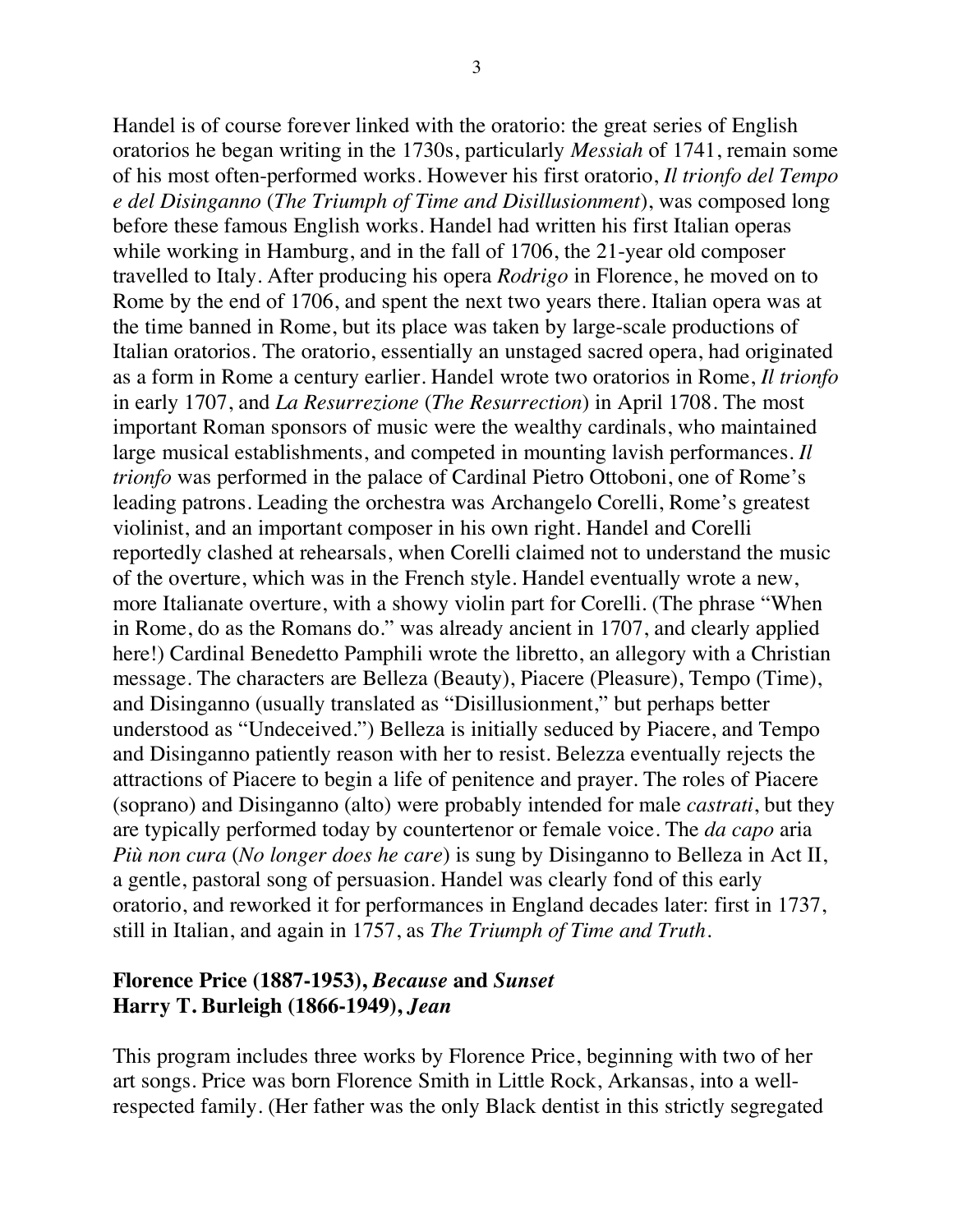city.) She studied at the New England Conservatory of Music, graduating in 1906. She then taught music for several years in Atlanta and Little Rock, but following a lynching in Little Rock in 1927, her family resettled in Chicago, where she would spend the rest of her life. It was in Chicago that Price finally began to have success as a composer. However, she struggled financially, particularly after she divorced her abusive husband in 1931, leaving her single mother to two daughters. Price wrote advertising jingles and popular songs under a pen name and played organ in silent movie theaters to pay the bills, but her classical compositions began to attract attention. This culminated in 1932, when her *Symphony No.1* was performed by the Chicago Symphony Orchestra—the first work by an African American woman to be played by a major orchestra. Though her music continued to be played and championed by star performers like Marian Anderson, she struggled to make ends meet throughout her life. Interest in Price's music has increased dramatically following the 2009 discovery of a collection of some 200 of her pieces, including many previously lost works.

Price wrote for the solo voice throughout her life, both settings of spirituals and original art songs. The art songs heard here, *Because* and *Sunset*, come from a collection published by Richard Heard in 2015 that includes 44 of her art songs and spiritual arrangements, nearly all of them published for the first time. The solemn *Because* sets a 1905 poem (originally titled *Compassion*) of Paul Laurence Dunbar, widely considered to be America's first influential Black poet. Like many of her settings of noted Black poets like Dunbar and Langston Hughes, this music emulates the sound of the spiritual in its simple, unadorned melody, and in the striking "blue note" near the end. It is a truly effective setting of this poem of unrequited love. Little is known of the poet Odessa P. Elder, who wrote *Sunset*. Price gave this highly romantic text—wistful memories of an unnamed "golden town" inspired by a beautiful sunset—an appropriately romantic setting.

Born a generation before Price, Harry T. Burleigh was a pioneer in fusing Black musical styles, particularly the spiritual, and Western classical music. He studied with Antonín Dvořák in the 1890s, when the Bohemian composer was in the United States, teaching at the National Conservatory in New York City. It was Burleigh who introduced Dvořák to the spiritual, an influence on Dvořák's wellknown "New World" Symphony. Burleigh had a successful career as a singer, but was particularly well-known for his published arrangements of spirituals: arrangements that brought this style into the homes and churches of thousands of Americans of all races. Burleigh was also a composer in his own right, writing well over 200 compositions, most of them art songs. His *Jean* was published in 1903, with a dedication to Mrs. James (Ellin Prince) Speyer, a New York philanthropist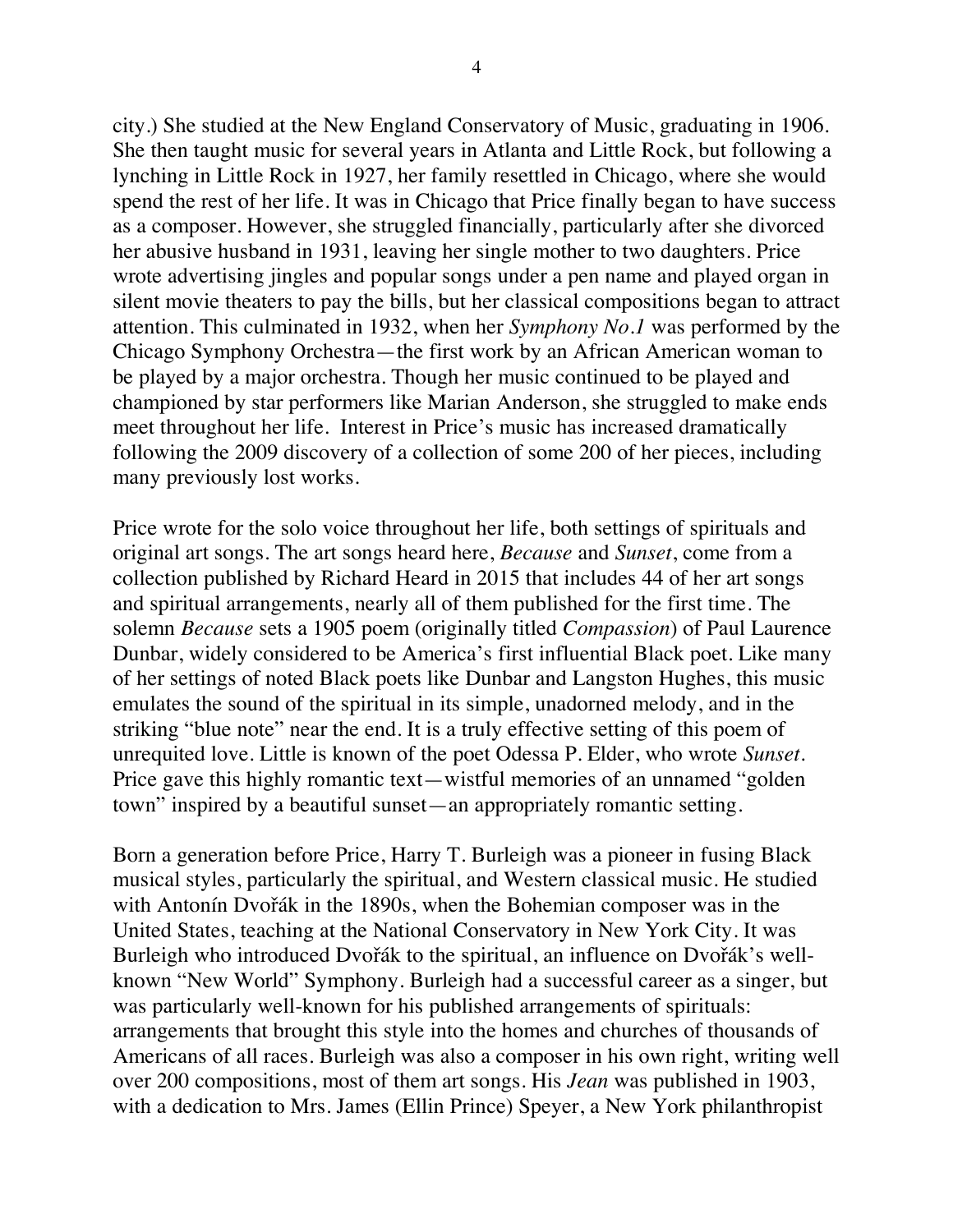noted for her work to help Black women and children. *Jean* would be one of Burleigh's greatest successes. In 1916, a writer in the New York Age, one of America's leading African-American newspapers, called it "one of the most popular songs ever heard from the concert stage." *Jean* is a thoroughly romantic setting of a sentimental poem by Frank L. Stanton.

#### **Franz Liszt (1811-1886),** *Liebestraum No.3* **(arr. Nigel Potts)**

Franz Liszt was the preeminent piano virtuoso of the 19th century, and the model for many pianists to follow. He was also an imaginative and ground-breaking composer, but as a young man, he was so much in demand as a soloist that he was allowed little time to develop his composing skills. Liszt's concert tours in the 1830s and 1840s were nothing short of phenomenal—contemporaries used the term "Lisztomania" to describe the frenzy surrounding his playing. He performed hundreds of concerts to packed houses throughout Europe, and produced for the most part compositions that focused on his own technical showmanship, rather than musical content. It was not until he settled in Weimar in 1848, taking a secure and stable job as music director to the Weimar court, that Liszt's music takes a turn away from these showy pieces. Among other experiments, he began to explore the idea of program music: works that tell a story or which are based upon poems, paintings, or other nonmusical inspirations. Most famous are a series of symphonic poems written in Weimar, but he also wrote programmatic works for piano. In 1850, he published an innovative set of three piano works titled *Liebesträume* (*Dreams of Love*). Each of these works is based upon a poem, and each represents an aspect of love: exalted love in *No.1*, erotic love in *No.2*, and mature, unconditional love in *No.3*. *Liebestraum No.3*, the most popular of the three, was inspired by Hermann Ferdinand Freilgrath's *O lieb, so lang du lieben kannst!* The poem's opening stanza, repeated as a refrain, translates as: "O love, love as long as you can! / O love, love as long as you will! / The time will come, the time will come, / when you will stand grieving at the grave." Liszt's interpretation of this poem opens with a lyrical melody supported by gentle keyboard figures. The middle section begins in the same way, but moves into more agitated music. After a dreamy cadenza, Liszt returns to a meditative and sad version the opening music, and ends with a wistful coda.

#### **Henry Purcell (1659-1695),** *Music for a While*

Henry Purcell was the most important English composer of theatrical music prior to the 20th century. English-language opera had a relatively brief heyday in the later 17th century, after the Restoration of the royalty, and before English tastes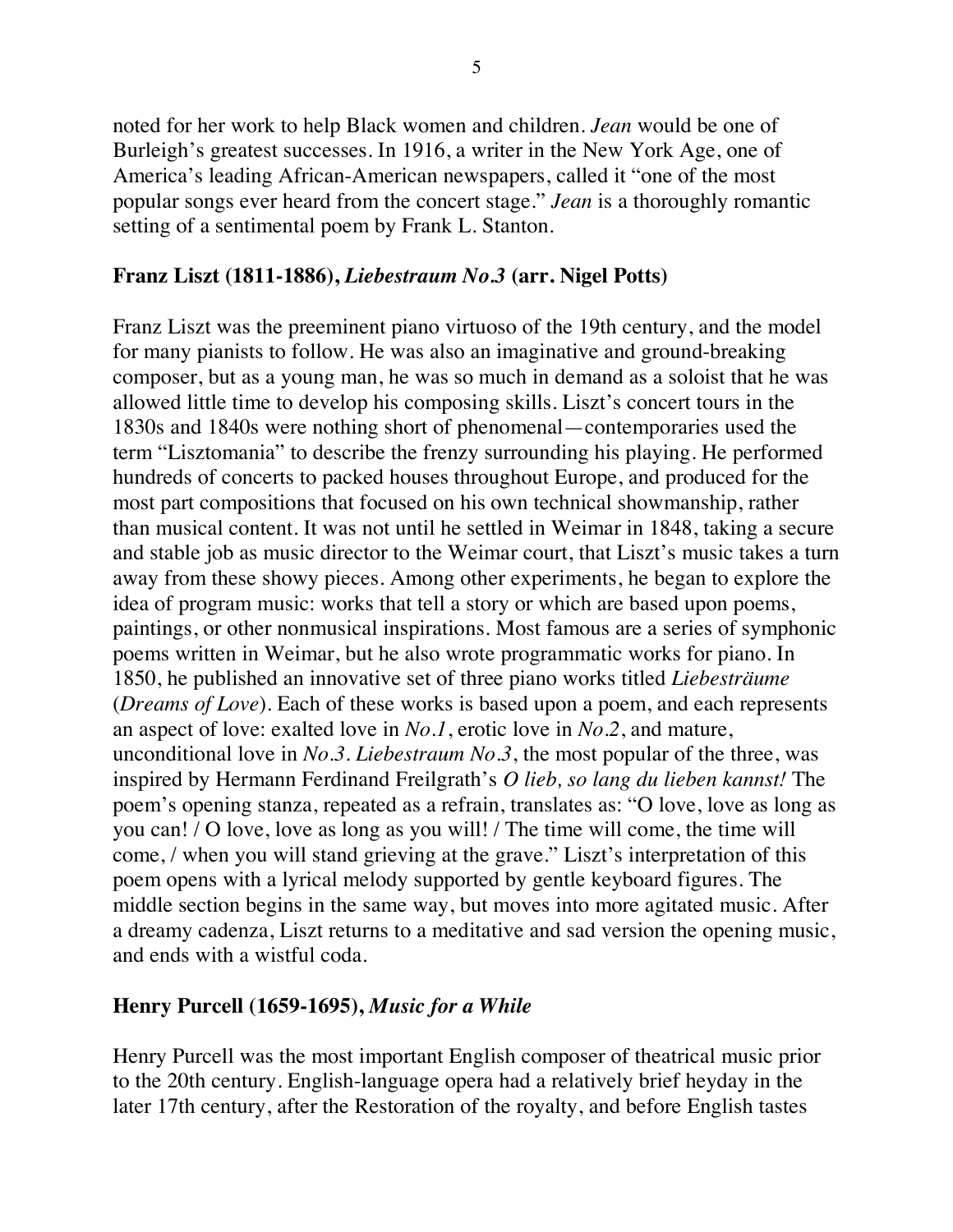turned to lavish and pompous Italian opera. Purcell's *Dido and Aeneas* is wellknown, and still performed today, but he also produced vocal and instrumental pieces for masques and incidental music for dozens of stage plays in the flourishing theatrical scene of the Restoration period. Much of his incidental music was published posthumously, including the aria *Music for a While*, which appeared in 1702 in the second volume of a collection titled *Orpheus Britannicus*—its title a tribute to Purcell, the "British Orpheus." Purcell wrote the aria for a 1792 revival of the play *Oedipus* by John Dryden and Nathaniel Lee. *Oedipus*, based loosely upon the Sophocles tragedy, included some spectacular staging effects, and Purcell's music was an integral part of these scenes. *Music for a While*, originally divided among several singers, appeared in the opening of Act III, a scene where the soothsayer Tiresias summons a pack of ghosts from Hell, including the ghost of Oedipus's father, the murdered Laius. (Alecto, who is mentioned in the aria, is a terrifying Fury who, like Medusa, has snakes for hair.) The ghosts are commanded to stay still and listen to an aria that testifies to music's power to "all your cares beguile." The aria is built over a ground bass—an ominous repeating figure that supports the vocal line throughout. Purcell includes some dramatic word-painting: winding, chromatic music representing the ghosts' "eternal bands" and a vivid picture of the snakes dropping from Alecto's head!

#### **Florence Price (1887-1953),** *Suite No.1 for Organ*

Though it is not clear if she had had any formal training on organ while in Little Rock, Florence Price studied organ at the New England Conservatory, and played frequently in Boston as an organ accompanist and soloist. After graduation, she briefly worked as a church organist at the Unitarian Church in Nantick, Massachusetts, but it is unclear whether or not she ever had a regular church position after this. However, after moving to Chicago in 1927, Price studied in the American Conservatory of Music's newly-established school of Theatre Orchestra Playing, and worked frequently as a theatre organist for the next few years. She was part of the Chicago Club of Women Organists, and she frequently performed at the club's concerts, often presenting her own music. The premiere of her *Suite No.1* was likely at one of these programs, on April 6, 1942, at Chicago's Grace Episcopal Church. Like most of her nearly two dozen works for organ, the *Suite No.1* was never published during her lifetime, and appeared in print only in 1993. One of her largest organ works, it is set in four movements. The *Fantasy* opens with a blues-flavored flourish, heard several times, between sometimes startlingly chromatic passages. Though she does not directly quote any spiritual tunes in the last three movements, many of Price's melodies sound very much like spirituals. This is clearly the case with the subject of the second movement, *Fughetta*. The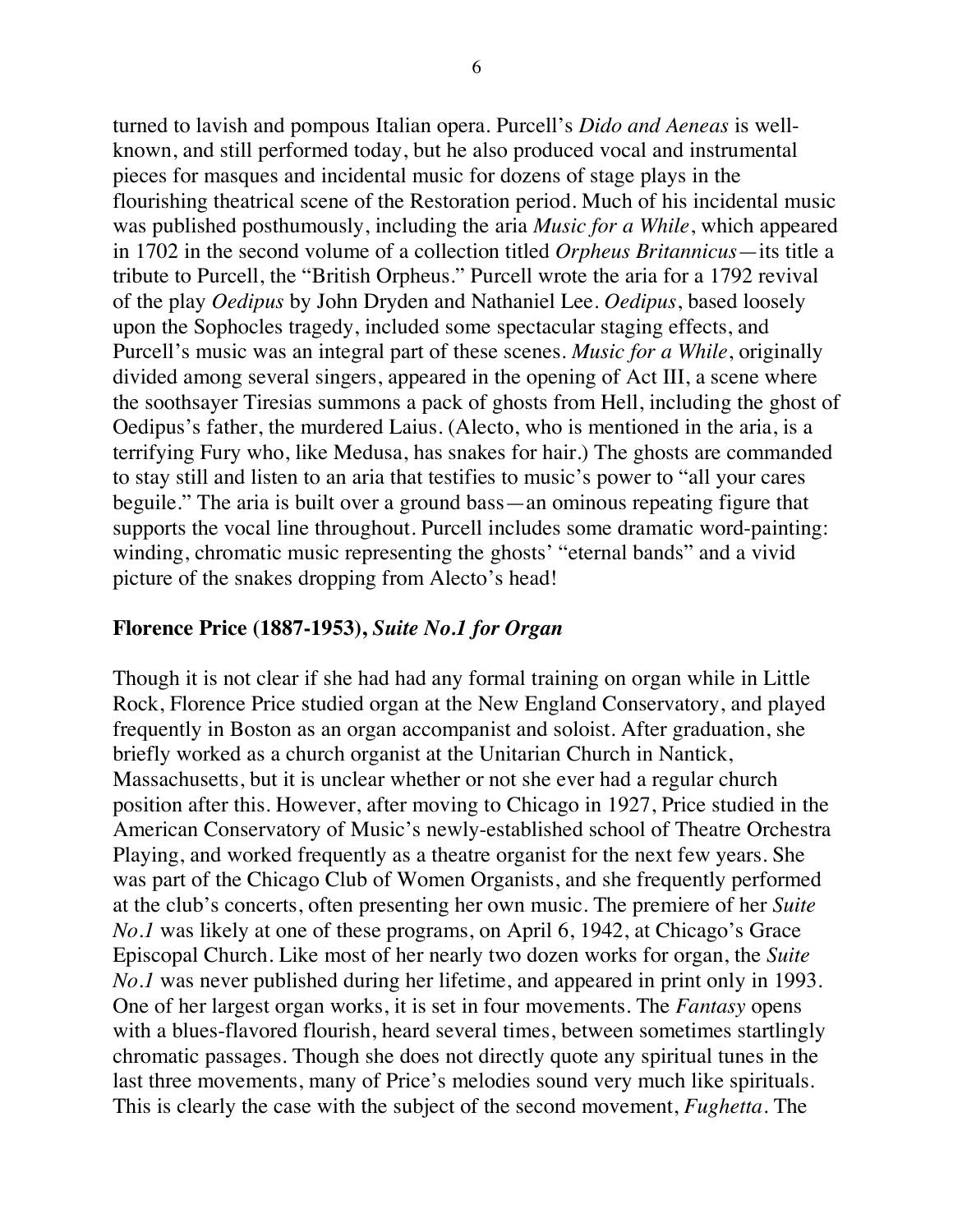*Air*'s relaxed theme, played above a chromatic accompaniment, resembles a traditional spiritual "sorrow song." The closing movement, *Toccato*, is tied together by repeated statements of a dancelike "jubilee"-style main theme that alternates with other equally lively ideas.

# **George Gershwin (1897-1936),** *Our Love Is Here To Stay*

Many of the songs of George Gershwin, written for Broadway and the movies, have become "standards" of American popular song. We end with one of them, *Our Love Is Here To Stay.* Gershwin's witty and expressive music often provided a counterpoint to the equally witty and expressive lyrics of his brother Ira. *Our Love Is Here To Stay* was actually their very last collaboration, though sadly it was a posthumous one. George completed the chorus of the song shortly before his death on July 11, 1937. Ira later wrote lyrics, and with the help of their friend Oscar Levant, reconstructed the introductory verse. *Our Love Is Here To Stay* appeared in the largely-forgotten 1938 movie musical *The Goldwyn Follies*, but then reappeared as the title music for the classic *An American in Paris* (1951).

### **Wallace Willis (ca.1820-1880),** *Steal Away* **(arr. Harry T. Burleigh)**

Many spirituals are anonymous, but *Steal Away* is credited to Wallace Willis, a biracial (Black/Choctaw) musician born into slavery in Mississippi. Willis's owner, Britt Willis, was also half Choctaw, and was forced to leave Mississippi by Andrew Jackson's Indian Removal Act of 1830. Britt Willis and some 300 of his slaves walked the infamous "Trail of Tears" to Indian Territory (Oklahoma). Wallace Willis remained in enslavement until Emancipation, working in Britt Willis's cotton fields, until shortly before the Civil War, when Wallace and his wife were sent to work at the Spencer Academy, an Indian (and later freedmen) school. They remained at the school in the years after the Civil War. The Spencer Academy's supervisor, Alexander Reid, heard a performance of spirituals by the Fisk Jubilee Singers in 1871, and sent them a few of Willis's songs, including *Steal Away* and *Swing Low, Sweet Chariot*. The Jubilee Singers immediately made them part of their repertoire, and popularized them on their tours of the United States and Europe. Like many spirituals, *Steal Away* is about hope for redemption after death, but also had coded meanings: "stealing away" out of sight of slaveowners for religious and other meetings, or even escaping to freedom by way of the Underground Railroad.

# **Thomas A. Dorsey (1899-1993),** *Precious Lord, Take My Hand* **(arr. Greg Zelek and Reginald Mobley)**